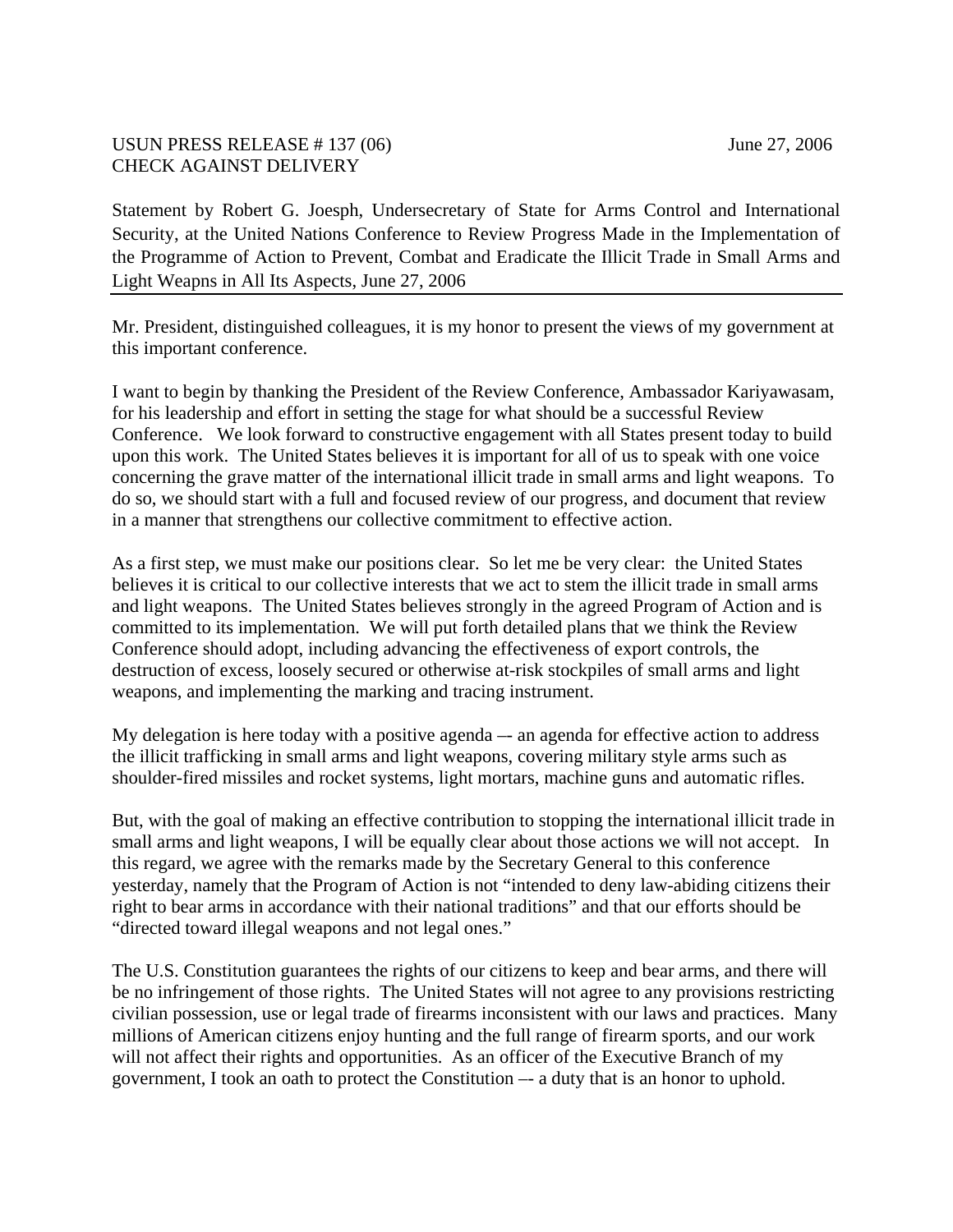The long-established U.S. positions on two other topics also remain unchanged. First, we are resolute in our belief that regulating ammunition is beyond the mandate of this body and would be ineffective, prohibitively costly, and is best addressed elsewhere -- if at all. And second, while we will of course continue to oppose the acquisition of arms by terrorist groups, we recognize the rights of the oppressed to defend themselves against tyrannical and genocidal regimes and oppose a blanket ban on non-state actors. We believe lengthy debates on these topics will only serve to distract us from our areas of agreement and dilute the collective will required to combat the international illicit trade in small arms and light weapons.

Finally, we will not agree to a document that obfuscates the main problem, namely that of "illicit trade," or which seeks to substitute an expansive and unworkable set of international regulations for specific and targeted actions of proven worth.

We must strive to take effective action. It is critical to our collective interests that we act here and elsewhere to stem illicit weapons flows across national borders or acquisition efforts by rogue regimes or by States that are known to support terrorist organizations. The key to achieving this goal lies not in creating new textual language, but in overcoming the political impediments to implement what has already been agreed upon and having the courage to take meaningful, but sometimes difficult, actions today that will prevent serious adverse consequences tomorrow.

The United States enters these proceedings with the strong desire, backed up by demonstrated accomplishments, to conduct a serious review of the progress that has been made in implementing the original Program of Action. To that end, the United States supports: aggressive steps to implement the recently concluded agreement on the marking and tracing of weapons; effective controls on weapons transfers — both import and export — as well as robust end-user certification; strengthening controls over international brokers; effective stockpile management of weapons under state control; and the destruction of government-declared surplus and illicit weapons. And, while we will not accept formal negotiations or a formal agreement on transfer controls, we are willing to consider text that encourages the adoption of a set of principles on arms transfers. These steps, taken collectively, will reduce the international illicit trade in small arms and light weapons.

Not only is the United States prepared to endorse language to this effect in this conference, but more importantly and without regard to conference outcomes, the United States will continue to implement the actions noted above through enforcement of robust export controls and end-user certification processes, as well as through our cooperation with others. By our analysis, the United States is one of less than a dozen countries that have shown progress in implementing all aspects of the Program of Action.

The U.S. commitment to implementation of the Program of Action can be seen in our arms export control structures, our law enforcement efforts, and our significant programs of cooperation and assistance.

The United States has a robust and transparent system of laws and regulations governing national holdings, manufacture and the international movement of small arms and light weapons. All